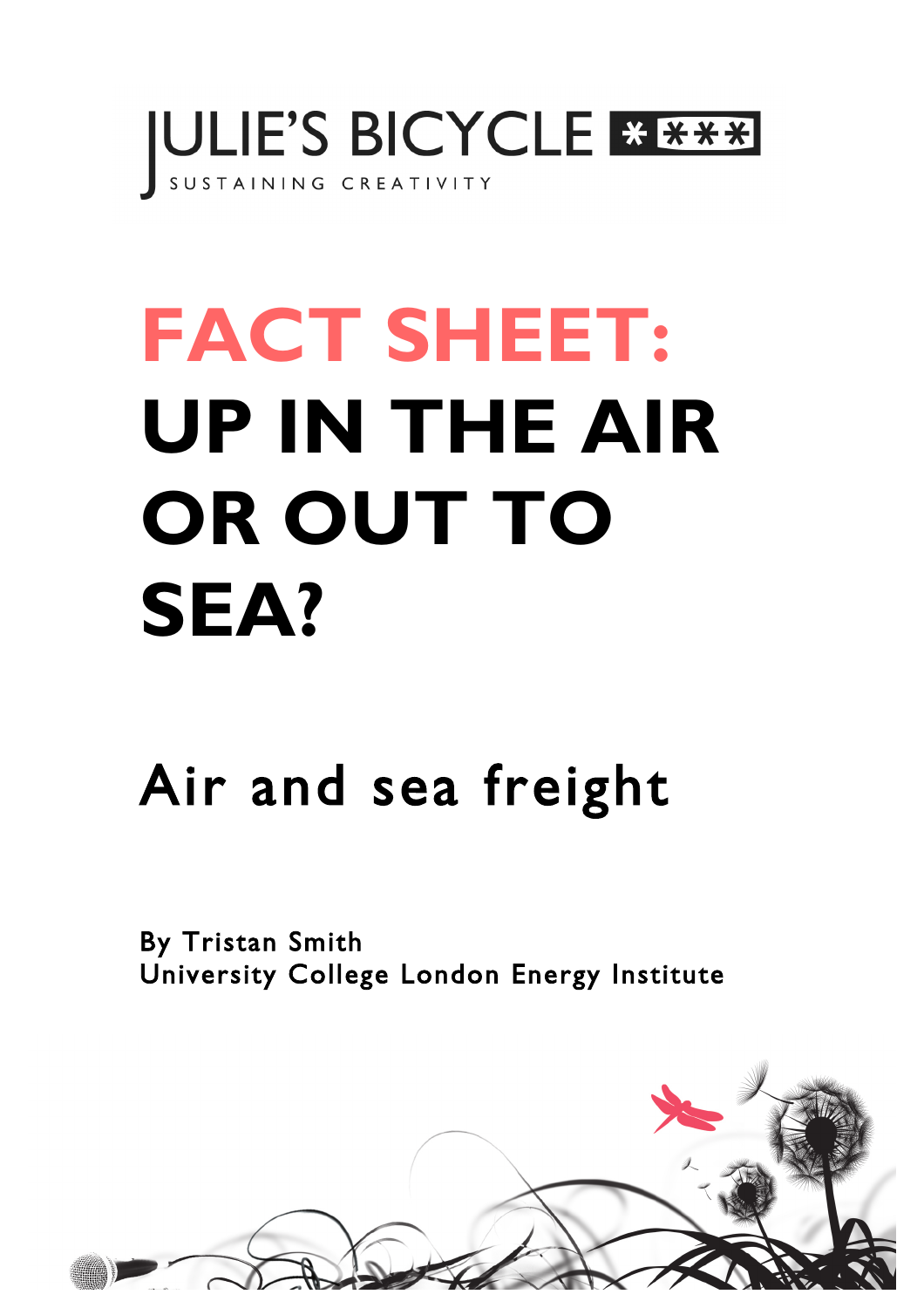International touring is, by definition, contingent on travel - often by air and sea. However, aviation and shipping rely on fossil fuels and, in the short to medium term there are no viable alternatives. Both these sectors are growth sectors and therefore it is inevitable that the greenhouse gas emissions they generate will also increase. This note gives an overview of the environmental issues associated with air and sea travel, where government policy is heading and some guidance to reduce environmental damage.

## Why the environmental concern about aviation and shipping?

Our best guess at the moment is that anthropogenic greenhouse gas (GHG) emissions created by aviation and shipping are of a similar magnitude - each accounting for approximately 3% of global emissions. Analyses to break down that figure for the EU and UK return similar estimates of more localised proportions. Given such a diminutive share of the carbon problem, and considering the complexities of regulating international businesses, it is tempting to focus on the bigger carbon criminals; agriculture, industry, power generation and the like.

But aviation and shipping are the workhorses of globalisation. Together they move an overwhelming majority (80% of global trade travels by ship) of the raw materials, fuels, manufactured products and labour force around the world that has been fundamental to high consumption lifestyles typical of the West, as well as the inexorable industrialisation of China and the Far East.

As a result, both sectors have experienced feverish growth rates over the last few decades. Growth projections assuming business as usual suggest that, if we fail to control emissions from aviation and shipping, they could contribute as much as 30% of anthropogenic emissions by 2050. If that happens we will be left wondering why we ignored such a large and fundamental part of the problem.

Beyond the headline figures on emissions proportions, both shipping and aviation have separate and additional climate challenges. Aircraft emissions are complicated by the physical and chemical impacts of their emissions on the upper atmosphere. Some analyses apply a metric or multiplier to the quantity of GHGs emitted by a flight in order to produce a more accurate representation of its climate impact.

Shipping's dirty secret is that it burns some of the lowest grade fuel that we extract from the ground. When crude is distilled to produce petrol and diesel for road transport, the high sulphur content 'heavy fuel oil' is a comparatively cheap byproduct and consequently the fuel of choice for the cost conscious shipping industry. Acid rain, smog and health issues associated with burning high sulphur fuels such as heavy fuel oil and coal have led to legislation that has all but banned it from most of its previous applications.

The regulatory complexity and the 'out of sight, out of mind' nature of the shipping industry has meant that burning high sulphur fuels in ships has gone unchecked. Through the International Maritime Organisation (IMO), there is now a framework in place to bring shipping's sulphur emissions down from current levels (about 4.5% of exhausted emissions) closer to that of a modern car. This will be achieved either by switching to low sulphur fuels, or fitting technology to ships that will 'scrub' the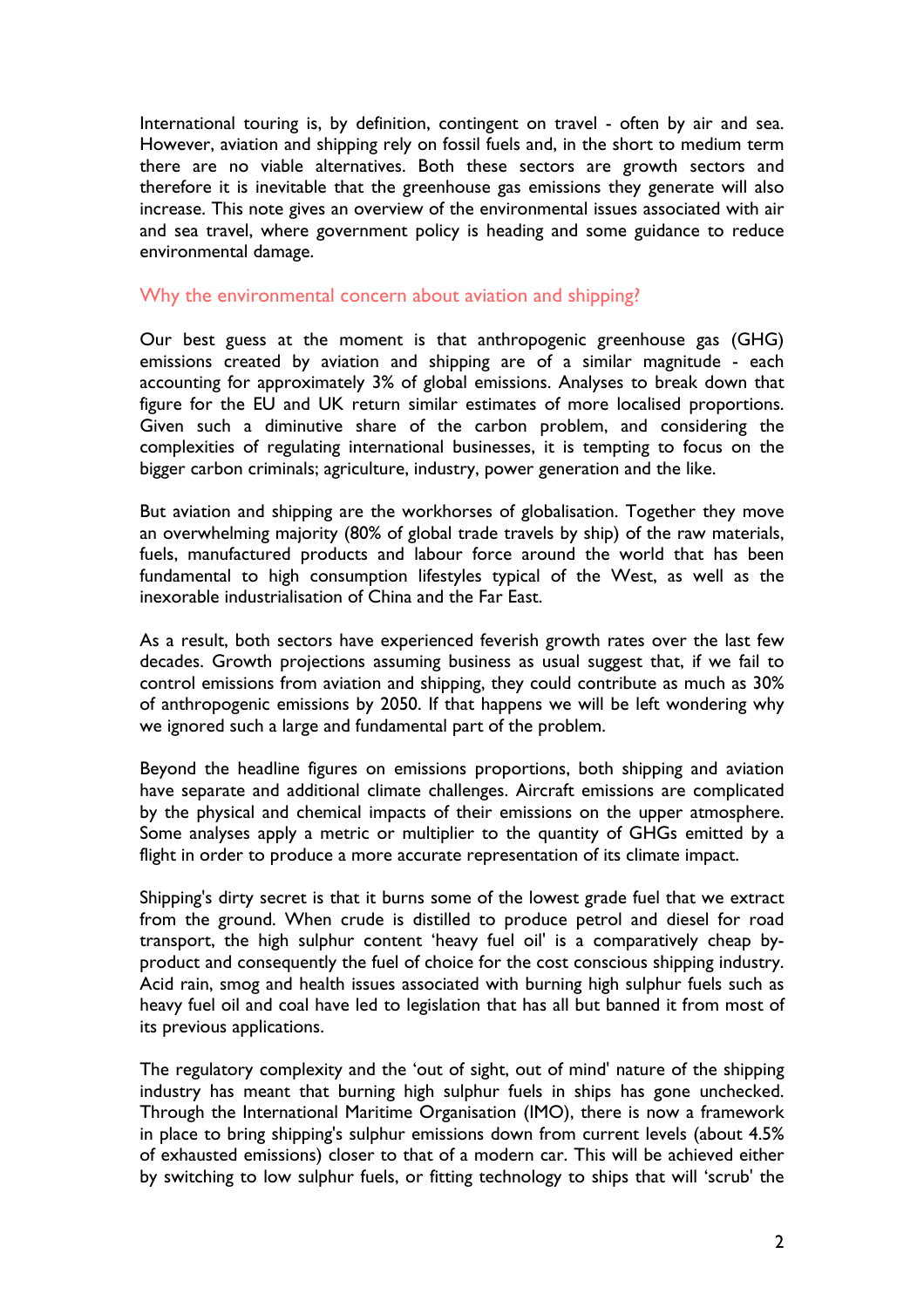sulphur from the engine's exhaust. Similar regulatory attention is being paid to nitrous oxides and particulate emissions.

One way to solve the land-based anthropogenic GHG problem is to decarbonise energy supply. This might involve increased provision of renewable energy to the grid or the revival of the nuclear power industry. However, it is not easy to plug a plane or a ship into a wind turbine. For these reasons neither the aviation nor the shipping sector currently foresees an imminent switch away from liquid fossil fuels. The physics of flight constrain planes to energy dense fuels and compact high-powerto-weight ratio engines, which currently limit their options for large long distance aircraft to gas turbines burning aviation fuel (which is currently distilled from oil).

Ships are less restricted from a technological perspective, and have more space and carrying capacity to explore the application of emerging (or recurring) technologies. The motive force for global trade was originally derived from the wind. Tea, wool, spices and many staples of our ancestors' lives were distributed by sail power and some now see the combined challenges of high fuel prices and GHG emissions stimulating resurgence in wind-powered shipping. Many modern ships are too large to be powered wholly by sail, and nor would modern expectations of punctuality tolerate such a whimsical service. However, giant kites, flettner rotors (a rotating column which generates lift from the wind) and folding deployable wings have all been studied, and in some cases trialled on large ocean-going ships, to investigate their technical and economic viability. Similarly, solar panels can be used to augment the power generated through internal combustion and their integration into ship design could become commonplace in the future.

Renewable power sources are not reliable and so future ships and planes still need to carry either fuel or energy storage that can be tapped into when the sun stops shining or the wind is not blowing. Biofuels are the most obvious technological answer because they require minimum disruption to our existing liquid fossil fuel infrastructure (See biofuels hot topic). Indeed, blends of biofuels (where biofuel is mixed with fossil fuel to reduce the modifications required to existing engines but incorporate a proportion of the benefits of a low carbon fuel) are already in use. However, the true sustainability of this miracle cure to mankind's oil addiction is now being questioned. As demand for biofuels in all sectors increases, constraints on supply due to the large surface areas and resources (e.g. water) required for their production are likely to constrain their viability. This leaves synthetic fuel, such as hydrogen, ammonia and methanol. Low carbon generation of these fuels is technologically feasible, but the high costs associated with this will prevent their widespread uptake until sufficient regulation is in place.

#### Government aviation and shipping policies

Aviation and shipping are both included in the UK government's commitment to reduce GHG emissions by 80%. However, it is hard for the UK to act without international collaboration because both are 'mobile' industries that could easily reroute to hubs in neighbouring countries, with negative consequences for the UK's economic growth. This dilemma is epitomised by the current debate regarding the expansion of Heathrow. The turgid progress of global negotiations witnessed at Copenhagen in December 2009 suggests that international consensus on emissions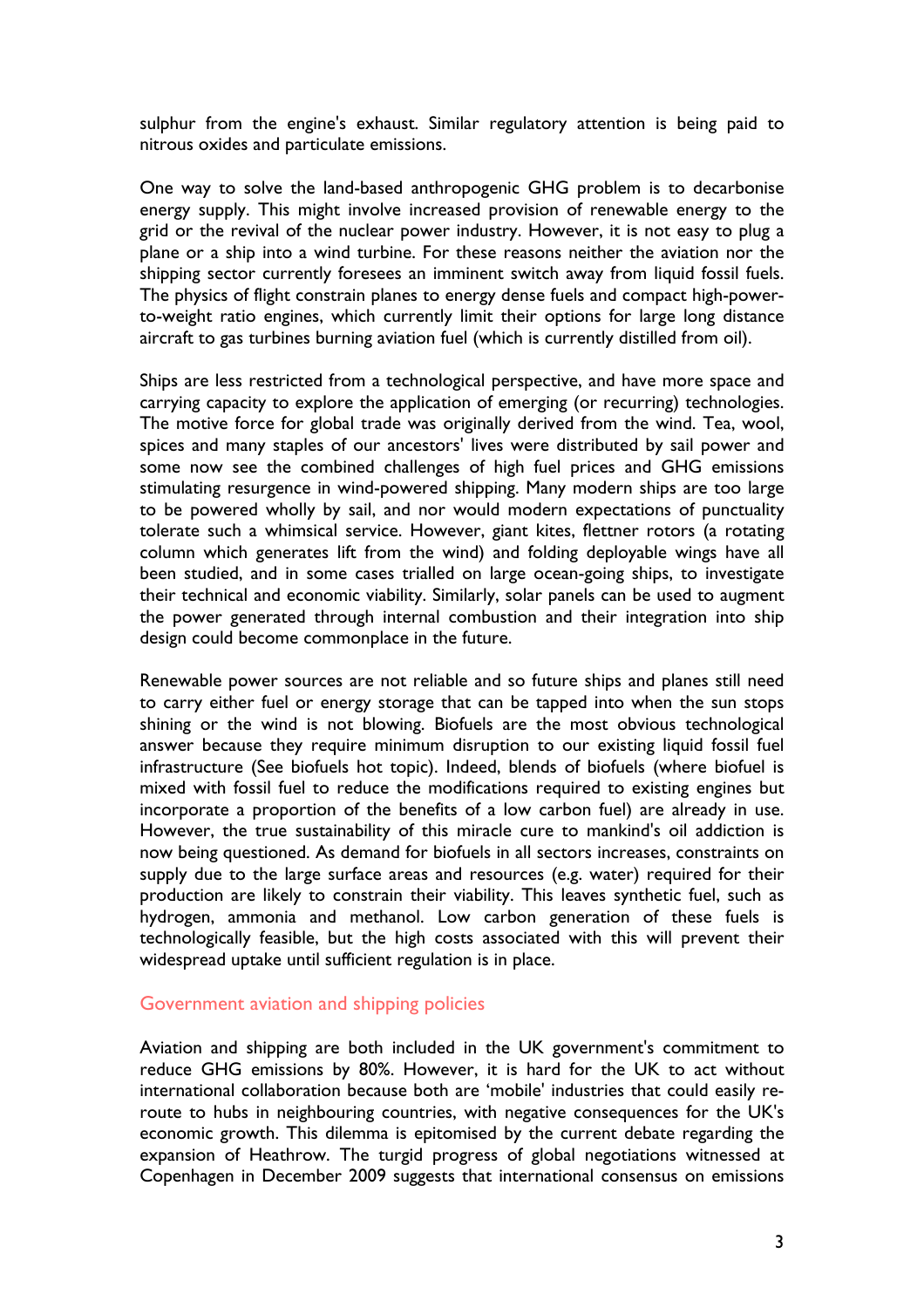reductions and a framework to enforce it is a long way off. Progress on this international framework is crucial before effective global regulations on aviation and shipping can be used to drive and incentivise emission reduction in these sectors.

Fortunately, as we await those global commitments, the EU has been busy pioneering a GHG Emissions Trading Scheme (ETS) which places caps on the GHG emissions in certain sectors and provides a market so that the higher emitters can buy 'permission' to emit GHG from lower emitters: this effectively redistributes the burden of GHG emission reduction to the emitters for whom the cost implications are lowest whilst ensuring the cap provides a simple high level control that obviates the need for micromanagement of many industries and sectors. This ETS is now in its second phase and in 2012 will start a third phase that will include aviation within its scope. The terms for including aviation mean that any flight landing or taking off from the EU will be covered (i.e. even those to and from non-EU destinations) and so depending on the market price of carbon this could start to drive up flying costs and encourage adoption of lower carbon technologies and operating practices. Like fuel price forecasts, carbon prices will fluctuate and so it is hard to assess the scale and timing of the impact of this regulation. Current expectations are that even by 2020 price effects created by the EU ETS are unlikely to exceed 50% and could be a substantially lower portion of ticket cost.

Shipping is further behind aviation from a GHG emissions regulation perspective. The United Nations Framework Convention on Climate Change (UNFCCC) has delegated the responsibility of developing emissions regulation for shipping to the IMO, a UN agency. A variety of tools that could form the basis of emissions reduction implementation are under discussion, including a global ETS for the shipping industry, but all currently face significant technical and political challenges. As a result, only voluntary energy efficiency standards have been introduced so far, and it is expected that it will take some time before legally binding global regulations are introduced. The EU is concerned about the rate of progress at IMO, although it recognises that only global regulation can produce the fundamental changes in the sector that are required for it to achieve a substantial reduction in emissions. To bring the subject into close focus the EU is threatening that should the IMO make insufficient progress towards introducing regulation over the next two years it may incorporate shipping into the EU ETS, perhaps following the model applied to the aviation sector.

So, without substantial regulatory impacts on the horizon, unless we see a dramatic increase in fuel price due to scarcity of supply it is unlikely that in the next ten years we will see significant changes to the aviation and shipping sectors, or to the planes and ships on which freight and passengers travel. This means that emissions reductions are only likely in the shorter time scale if individuals and businesses make careful decisions about how much demand for these sectors they create. Only travelling when absolutely necessary and ensuring that preference is given to sourcing raw materials and products locally is the most effective and immediate response that individuals and companies can take.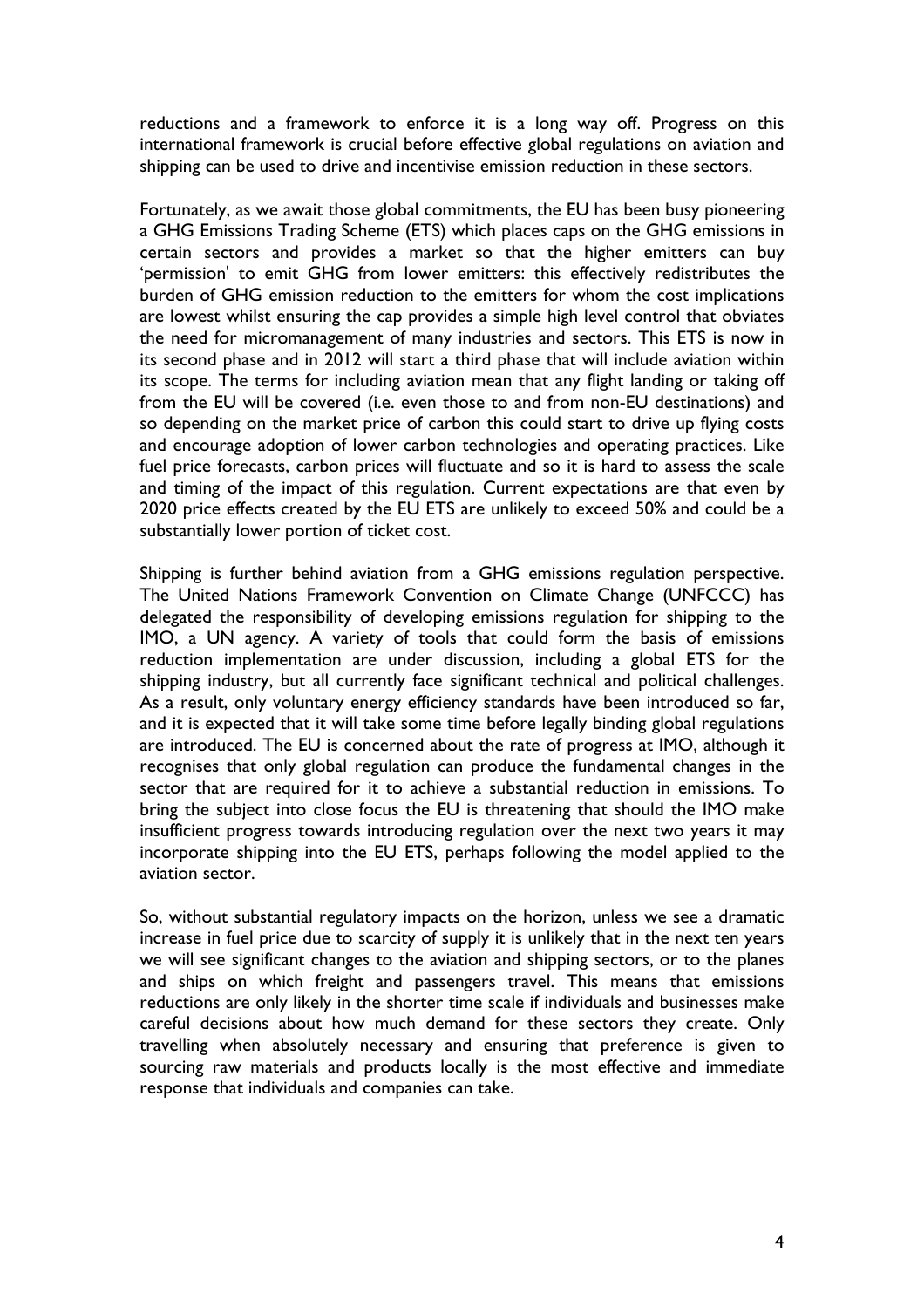# Guidance for reducing aviation and shipping emissions when touring

Air freight is easily the worst emitter, and whenever possible preference should be given to transport by ship, even over rail and road transport, although clearly any decision must be based on the details of the specific route (See Figure 1). Unfortunately, the timescales associated with global freight movements by ship may not be consistent with a hectic touring schedule. Perhaps ports will become the preferred concert venues of the future - you could do worse than Sydney, New York and London.

## Figure 1: Grams of CO2e per tonne-km associated with each type of freight



Source: NTM (Swedish network for transport and the environment) - cited in British Chamber of Shipping (2009)

When it comes to passenger transport, it is harder to generalise about the relative GHG impacts of different types of transport. Whilst long distance sea passages are still possible, either on a modern liner like the Queen Mary II or by hitching a lift on a container ship, factoring in weeks of travelling time, romantic though the voyage could be, is a luxury few busy people can afford. Because we demand short passage times, ferries have been getting faster. Even the Queen Mary II travels at approximately 35 mph, in order to keep the voyage length to a week. Combining such higher speeds with the space and levels of comfort that passengers demand mean that in practice a switch from flying to travelling by sea in our current passenger ships would rarely result in significant emissions savings.

If aviation is the selected mode of passenger transport then you can make some contribution by choosing the most efficient type of flight. The equation is simple: it's all about getting the most people into the largest possible plane flying your route. Unfortunately this means that the responsible thing to do is to shun being pampered in first class, as first class seats reduce the number of more spatially efficient economy class seats you can fit on a plane and therefore increase the GHG. Airlines